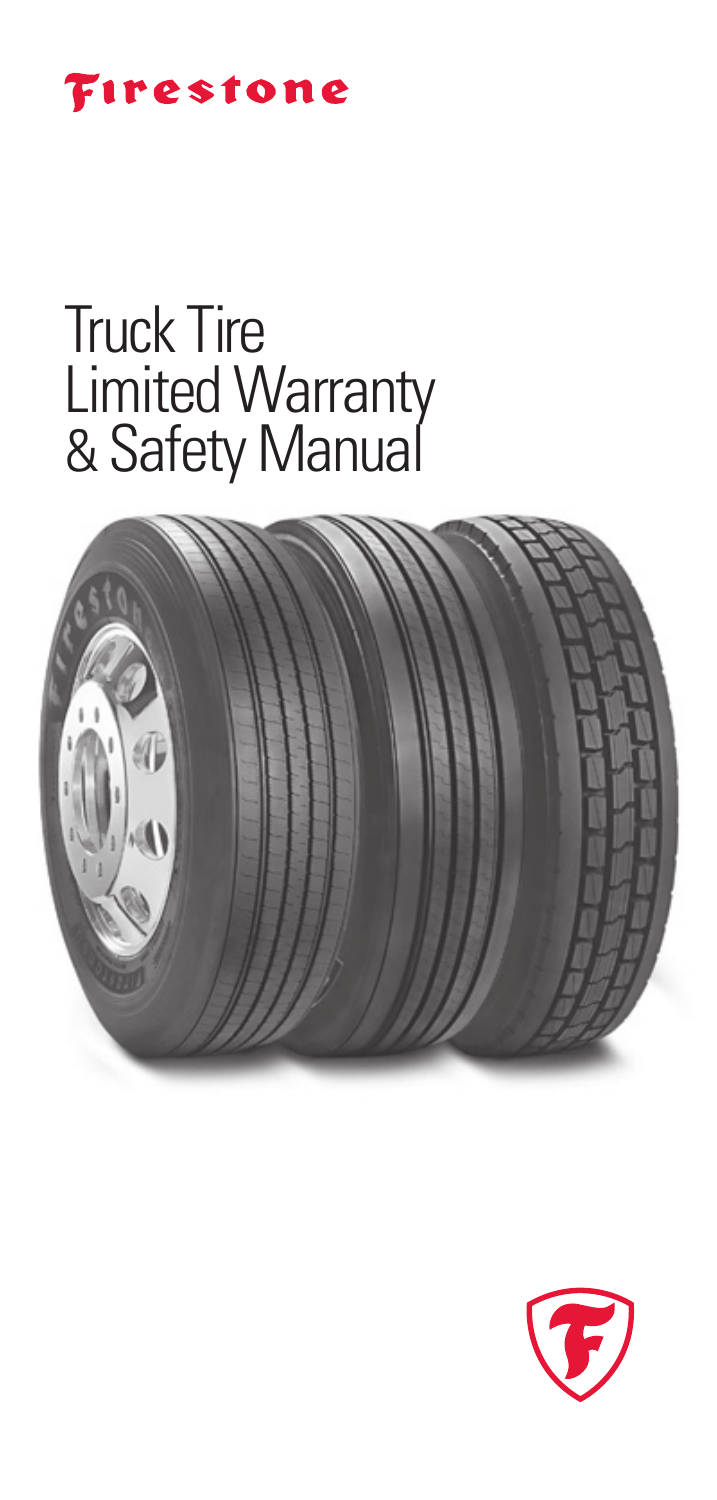# **TRUCK TIRE LIMITED WARRANTY & SAFETY MANUAL**

# **FIRESTONE TRUCK TIRES**

Congratulations on your purchase of quality FIRESTONE brand truck tires!

To ensure optimum tire performance and reduce the risk of a tire failure, Bridgestone Americas Tire Operations, LLC ("BATO") strongly recommends you read and follow all maintenance and safety information contained in this manual. In addition, we recommend periodic inspection and maintenance, if necessary, by a qualified tire service professional.

#### **LIMITED WARRANTY FIRESTONE BRAND TRUCK TIRES**

# **ELIGIBILITY**

Firestone Brand Truck Tires purchased after January 1, 2015 and bearing a Department of Transportation (DOT) tire identification serial number 0114 or later, are "Eligible Tires" covered under the terms of this Limited Warranty provided that all of the following apply:

- You are the original owner, or original owner's authorized agent.
- The tire size is specified or recommended for use by the vehicle and rim manufacturers.
- The tire load range and speed rating are equivalent to or greater than that specified or recommended for use by the vehicle manufacturer for the loads anticipated.
- The new tire was approved for sale in the United States. listed in a U.S. price or data book, and purchased from an authorized Firestone brand truck tire retailer.

# **WHAT IS WARRANTED and FOR HOW LONG**

Subject to the terms and conditions stated herein, BATO will repair or replace Eligible Tires that becomes unserviceable within six years from the date of manufacture or before the tread has worn downto 2/32 inch (1.6 mm), being to the top of the built-in indicators in the original tread grooves, whichever first occurs.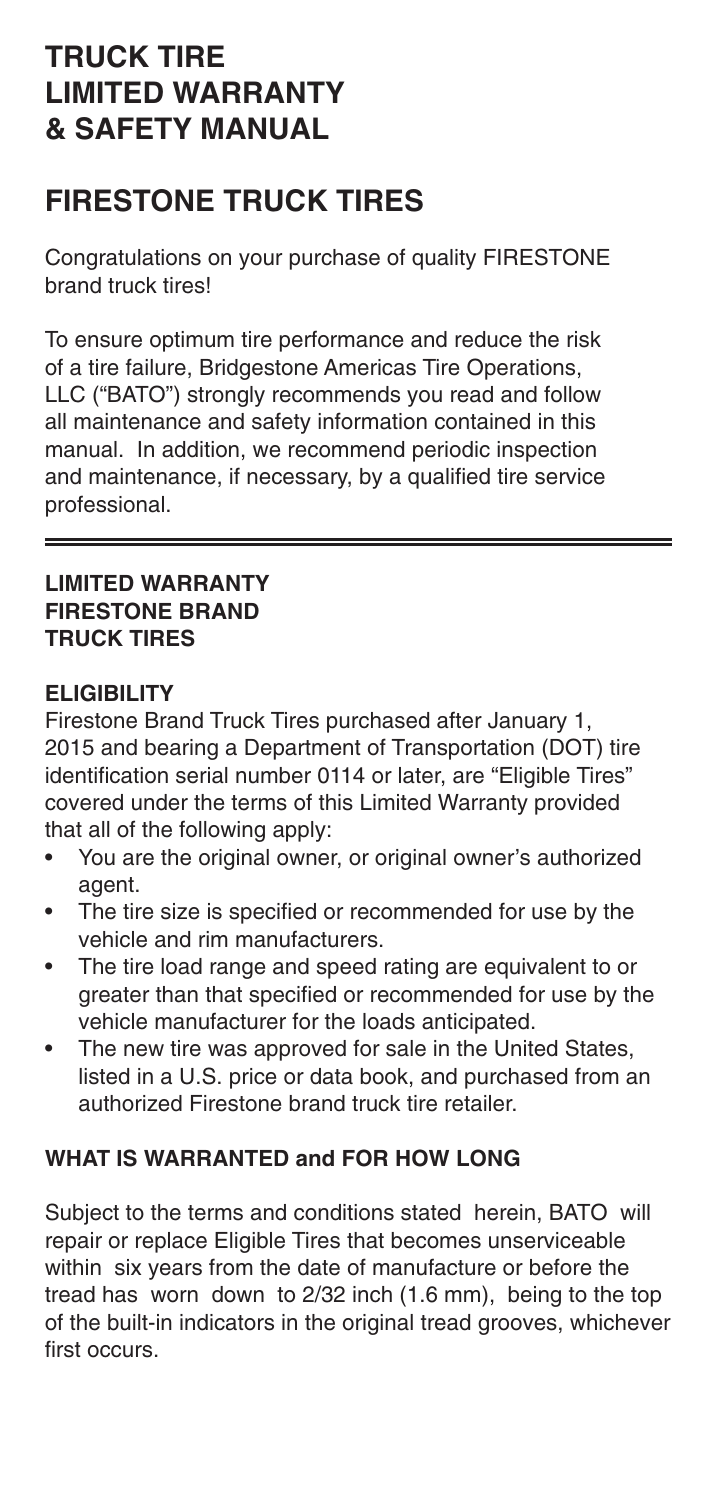# **WHAT THIS LIMITED WARRANTY DOES NOT COVER**

This Limited Warranty does not cover the following:

- 1. Tire damage due to:
	- **A. Road hazards**, including without limitation, puncture, cut, impact break, stone drill, bruise, bulge, snag, etc.
	- **B. Improper use or operation**, including without limitation, improper inflation pressure, overloading, tire/wheel spinning, curbing, use of an improper rim/ wheel, tire chain damage, misuse, misapplication, negligence, tire alteration, or for racing or competition purposes.
	- **C. Insufficient or improper maintenance**, including without limitation: wheel misalignment, worn suspension components, improper tire mounting or demounting, tire/wheel assembly imbalance, improper brake adjustment, or other vehicle conditions, defects, or characteristics.
	- **D. Contamination or degradation** by petroleum products or other chemicals, fire or other externally generated heat, or water or other material trapped inside the tire during mounting or inflation.
- 2. Irregular wear, rapid wear, or wear-out; no mileage warranty is expressed or implied.
- 3. Weather/ozone cracking after four years from date of tire manufacture.
- 4. Tires subjected to severe under-inflation or run-flat conditions.
- 5. Tires that have been improperly repaired.
- 6. Tires rendered unretreadable due to excessive tread wear or improper buffing.
- 7. Tires improperly retreaded, including without limitation, improper or inadequate inspection, preparation, equipment, material, repair, etc.
- 8. Ride disturbance or vibration after tread wear use beyond 10% of original usable tread depth.
- 9. Tires damaged by the use of internally applied additives for balance, sealing, cooling, or any other alleged tire performance enhancement.
- 10. Tires inflated with anything other than air or nitrogen.
- 11. Tires purchased or used outside of the United States.
- 12. The cost of applicable federal, state, and local taxes.
- 13. Failure to follow any of the safety and maintenance recommendations or warnings contained in this manual.

# **12 MONTH /10% WEAR- NO-CHARGE REPLACEMENT TIRE**

Eligible Tires adjusted under this Limited Warranty during the first 10% of original usable tread depth or within 12 months from date of purchase (without proof of purchase date, then within 12 months from the date of tire manufacture), whichever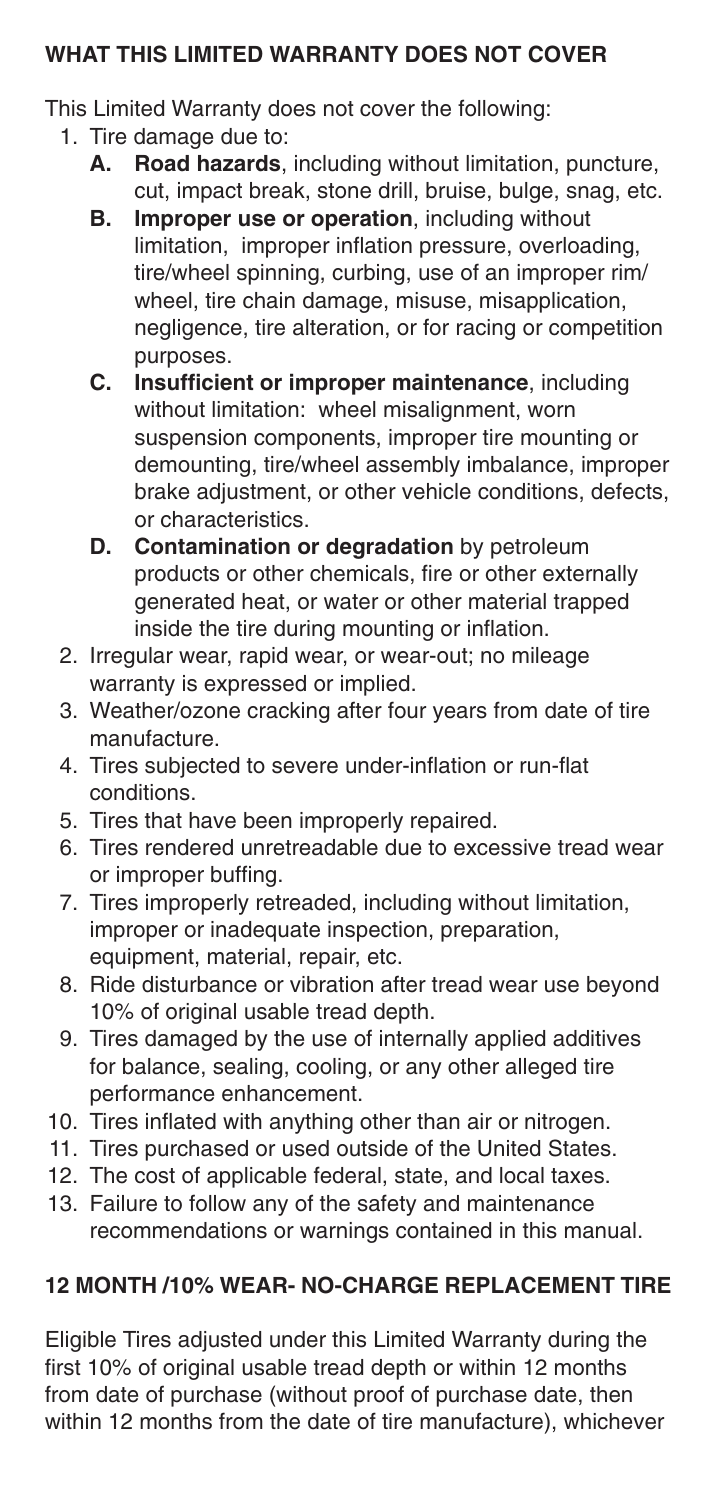occurs first, will be replaced free of charge (Federal Excise Tax included). The cost of mounting and balancing and other service charges, disposal fees, or applicable taxes are payable by you.

# **6 YEAR – WORN ORIGINAL TREAD TIRE PRO-RATED REPLACEMENT**

Eligible Tires adjusted under this Limited Warranty that are worn beyond the first 10% of original usable tread depth, or are over 12 months from the date of purchase (without proof of purchase date, then 12 months from the date of tire manufacture), will, at BATO's option, be repaired or replaced with an equivalent new Firestone brand truck tire on a pro rata basis. To determine the pro- rated replacement price, the percent of used tread wear is multiplied by the dealer's current selling price for the replacement tire(s). The cost of mounting, balancing, full Federal Excise Tax, and other service charges, disposal fees, or applicable taxes are payable by you.

# **ENHANCED CASING CREDIT LIMITED WARRANTY**

For coverage under the Enhanced Casing Limited Warranty, the Eligible Tire must have been used only in long haul, regional, P&D highway service for the entire life of the casing and subsequent retread(s) must have been inspected and retreaded by an authorized Bandag dealer only. Subject to the terms and conditions stated herein, an Enhanced Casing Credit Limited Warranty is available for the tire sizes listed below if all the "Eligibility" requirements listed above are met and an eligible pattern, size and load range tire becomes unserviceable within 6.5 years (78 months) from the date of tire manufacture and with no more than three (3) retreads. Eligible Tires adjusted under the Enhanced Casing Credit Limited Warranty will receive a casing credit as follows:

# Eligible Patterns: All Eligible Sizes & Load Ranges: All

| Original Tread or<br><b>Retread Count</b> | Dollar Values<br>(22.5 and 24.5 rim Diameters) | Dollar Values<br>(17.5 and 19.5 rim Diameters) |
|-------------------------------------------|------------------------------------------------|------------------------------------------------|
| <b>Original Tread</b>                     | \$100                                          | \$60                                           |
| 1st Retread                               | \$80                                           | \$40                                           |
| 2nd Retread                               | \$50                                           | \$20                                           |

# **REPLACEMENT TIRE WARRANTY**

If you receive a replacement tire under this Limited Warranty, it will be covered by the manufacturer's warranty, if any, given on that tire at that time.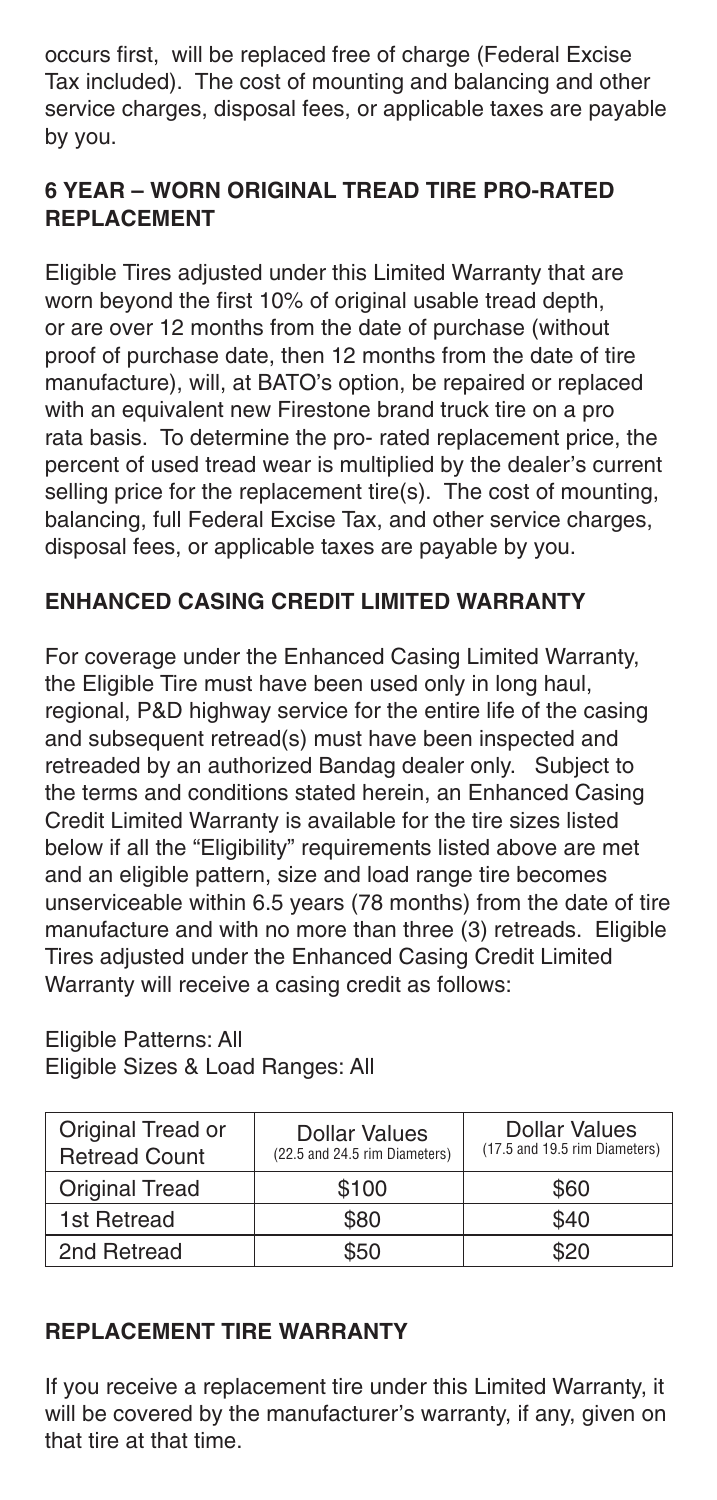# **WHERE TO GO**

Tire adjustments under this Limited Warranty will only be made at an authorized Firestone brand truck tire retailer in the United States. Consult a phone directory (often listed in the Yellow Pages under "Tire Dealers"), the Internet at www.firestonetrucktires.com, or call 1-800-815-9793 for the location nearest you.

# **CONSUMER RIGHTS**

This Limited Warranty gives you specific legal rights, and you may also have other rights which vary from state to state.

# **CONDITIONS and EXCLUSIONS**

**THERE ARE NO WARRANTIES, EXPRESS OR IMPLIED, INCLUDING THE IMPLIED WARRANTY OF MERCHANTABILITY AND FITNESS FOR A PARTICULAR PURPOSE, WHICH EXTEND BEYOND THIS WARRANTY. BATO specifically excludes any obligation for consequential damages or incidental expenses including claims for loss of use of the vehicle on which the tire was installed, loss of time, inconvenience, or commercial loss**. **This warranty gives you specific legal rights. You may also have other rights that may vary from state-to-state. Some states do not allow limitations on how long an implied warranty lasts or allow the exclusion or limitation of incidental or consequential damages. The above limitation or exclusion may not apply to you.** 

This Limited Warranty applies only to consumers actually purchasing and using the tire in the United States.

Obligations under this policy may not be enlarged or altered by anyone.

In accordance with Federal Law, this Limited Warranty has been designated as a "Limited Warranty." Nothing in this Limited Warranty is intended to be a representation that tire failures cannot occur. This Limited Warranty is given in the United States by Bridgestone Americas Tire Operations, LLC, 535 Marriott Dr., Nashville, TN 37214.

# **OWNER'S OBLIGATIONS**

It is your obligation to maintain proper tire inflation pressures as specified by the vehicle manufacturer and to operate the vehicle within tire/vehicle load capacity and speed limitations. It is also your obligation to maintain proper wheel alignment and tire/wheel assembly balance.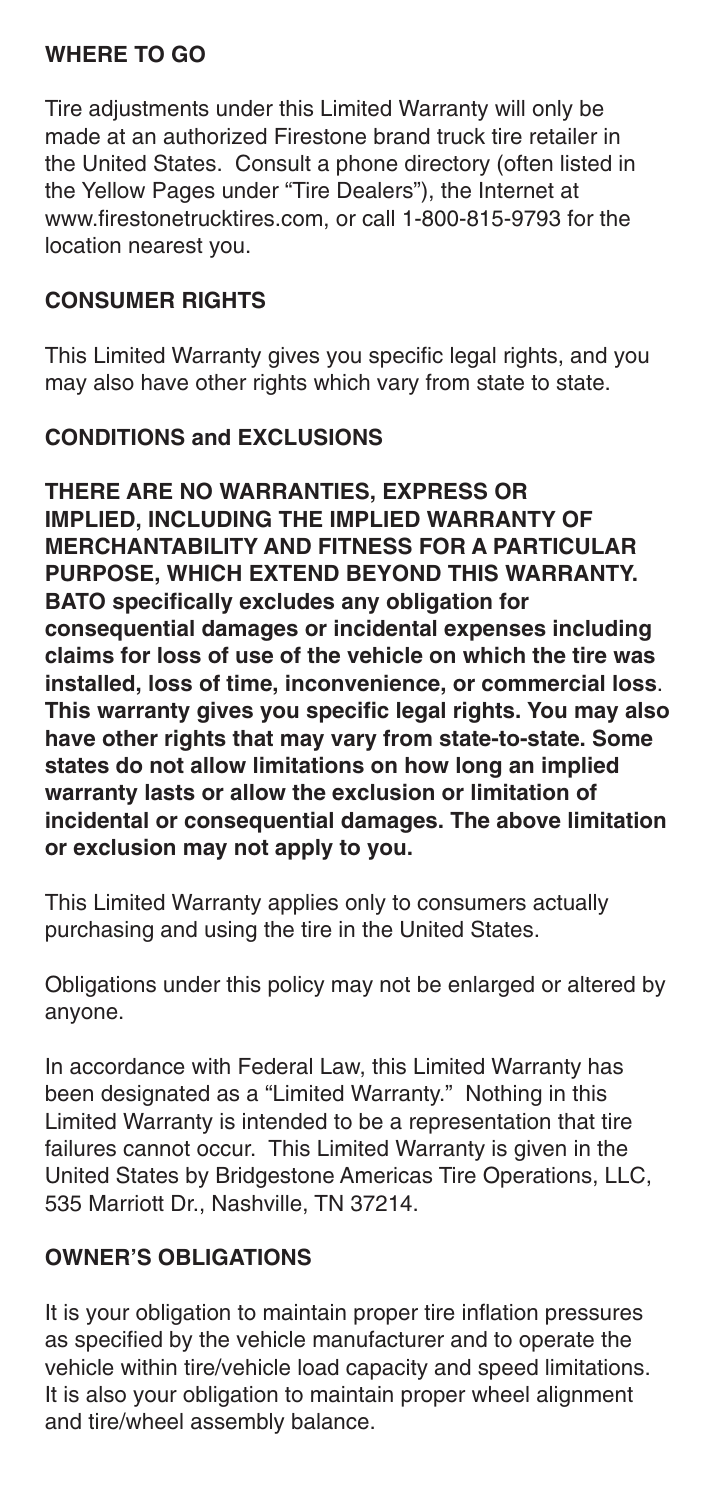To request an adjustment, you must present the tire to an authorized Firestone brand truck tire retailer. Your vehicle on which the tire was equipped must also be available for inspection. Complete and sign the customer section of the Bridgestone Americas Tire Operations, LLC Limited Warranty Form or an electronic version of the Limited Warranty Form and pay appropriate replacement price, taxes, disposal fees, and service charges, if any. Tires accepted for warranty compensation become the property of Bridgestone Americas Tire Operations, LLC.

# **ARBITRATION**

You and Bridgestone Americas Tire Operations, LLC agree that all claims, disputes, and controversies between you and it, including any of its agents, employees, successors, or assigns, arising out of or in connection with this Truck Tire Limited Warranty, or any other warranties, express or implied, including a failure of warranty and the validity of this arbitration clause, but excluding claims for personal injury or property damage, shall be resolved by binding arbitration between you and it, according to the formal dispute resolution procedures of the National Arbitration Forum, under the Code of Procedure then in effect. This arbitration will be conducted as a document hearing. If you request any procedures beyond a document hearing, you will be responsible for all fees, including filing and administrative fees, above and beyond the fees required for document hearings. The arbitration between you and Bridgestone Americas Tire Operations, LLC shall not include any other customers, be combined or consolidated in any fashion with arbitrations involving other customers, or proceed in any form of class action in which the claims of numerous customers are considered together. Any award of the arbitrator(s) may be entered as a judgment in any court of competent jurisdiction. The arbitrators will have no authority to award punitive or other damages not measured by the prevailing party's actual damages, except as may be required by statute. Information may be obtained and claims may be filed at any office of the National Arbitration Forum or at P.O. Box 50191, Minneapolis, MN 55405.

# **IMPORTANT SAFETY INFORMATION**

Any tire, no matter how well constructed, may fail in use as a result of punctures, impact damage, improper inflation pressure, overloading, or other conditions resulting from use or misuse. Tire failure may create a risk of property damage, serious personal injury or death.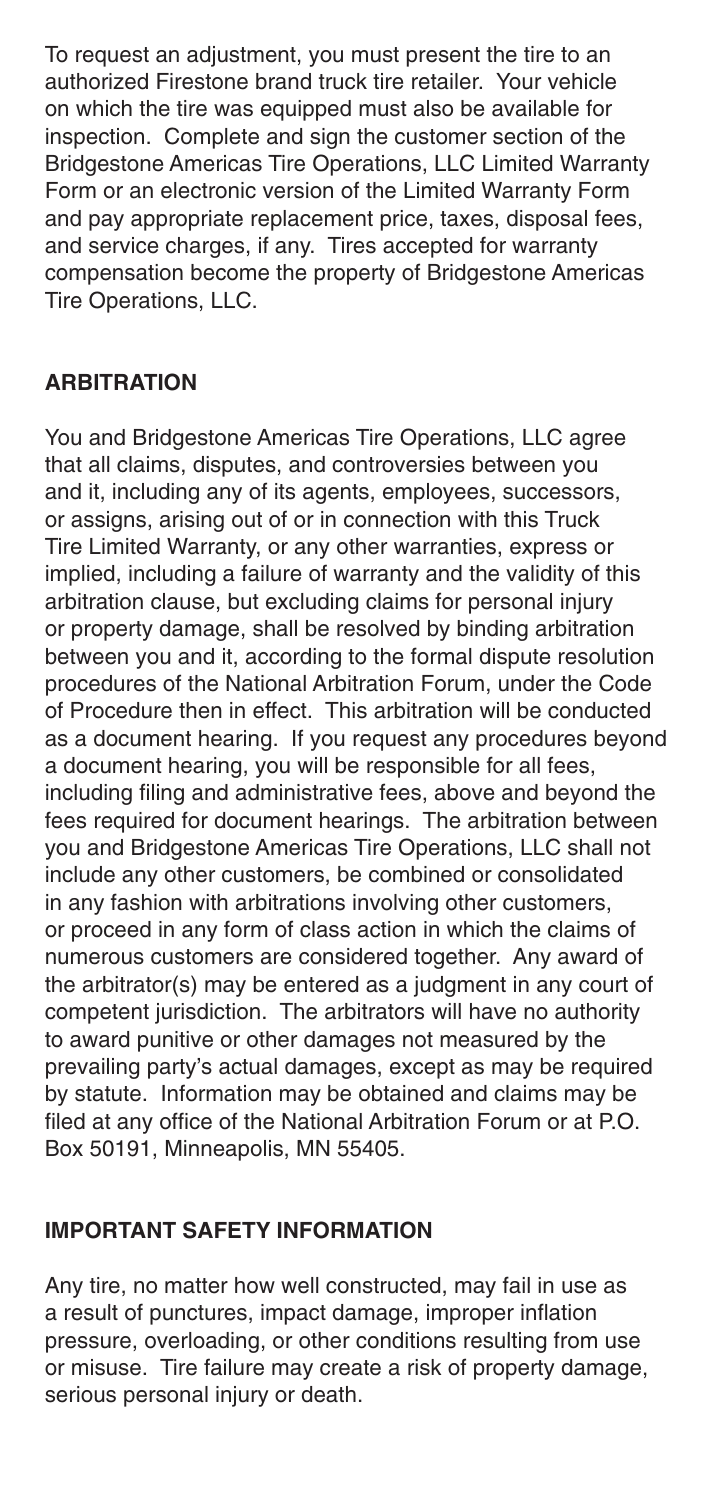# *SAFETY WARNING*

Serious personal injury or death may result from a tire failure. Many tire failures are preceded by vibration, bumps, bulges or irregular wear. If a vibration occurs while driving your vehicle or you notice a bump, bulge or irregular wear, have your tires and vehicle evaluated by a qualified tire service professional.

**To reduce the risk of tire failure, Bridgestone Americas Tire Operations, LLC strongly recommends you read and follow all safety information contained in this manual, tire industry publications such as those published by the Rubber Manufacturer's Association (RMA), and tire mounting procedures published by the Occupational Safety and Health Administration (OSHA) of the U. S. Department of Labor. In addition, we recommend periodic inspection and maintenance, if necessary, by a qualified tire service professional.**

# **TIRE INFLATION PRESSURE**

Tires need proper inflation pressure to operate effectively and perform as intended. Tires carry the vehicle, passenger, and cargo loads and transmit the braking, acceleration, and turning forces. The vehicle manufacturer recommends the inflation pressures for the tires mounted on your vehicle.

# *SAFETY WARNING*

Driving on tires with improper inflation pressure is dangerous.

- Under-inflation causes excessive tire heat build-up and internal structural damage.
- Over-inflation makes it more likely for tires to be cut, punctured, or broken by sudden impact.

These situations can cause a tire failure, even at a later date, which could lead to serious personal injury or death. Consult the vehicle tire information placard and/or owner's manual for the recommended inflation pressures.

In addition to tire damage, improper inflation pressure may also:

- Adversely affect vehicle ride and handling.
- Reduce tire tread wear.
- Affect fuel economy.

Therefore, follow these important recommendations for tire and vehicle safety, mileage, and economy:

- Always keep the vehicle manufacturer's recommended inflation pressure in all your tires, including inside duals.
- Check their pressure at preventative maintenance intervals and during pre-trip vehicle inspections.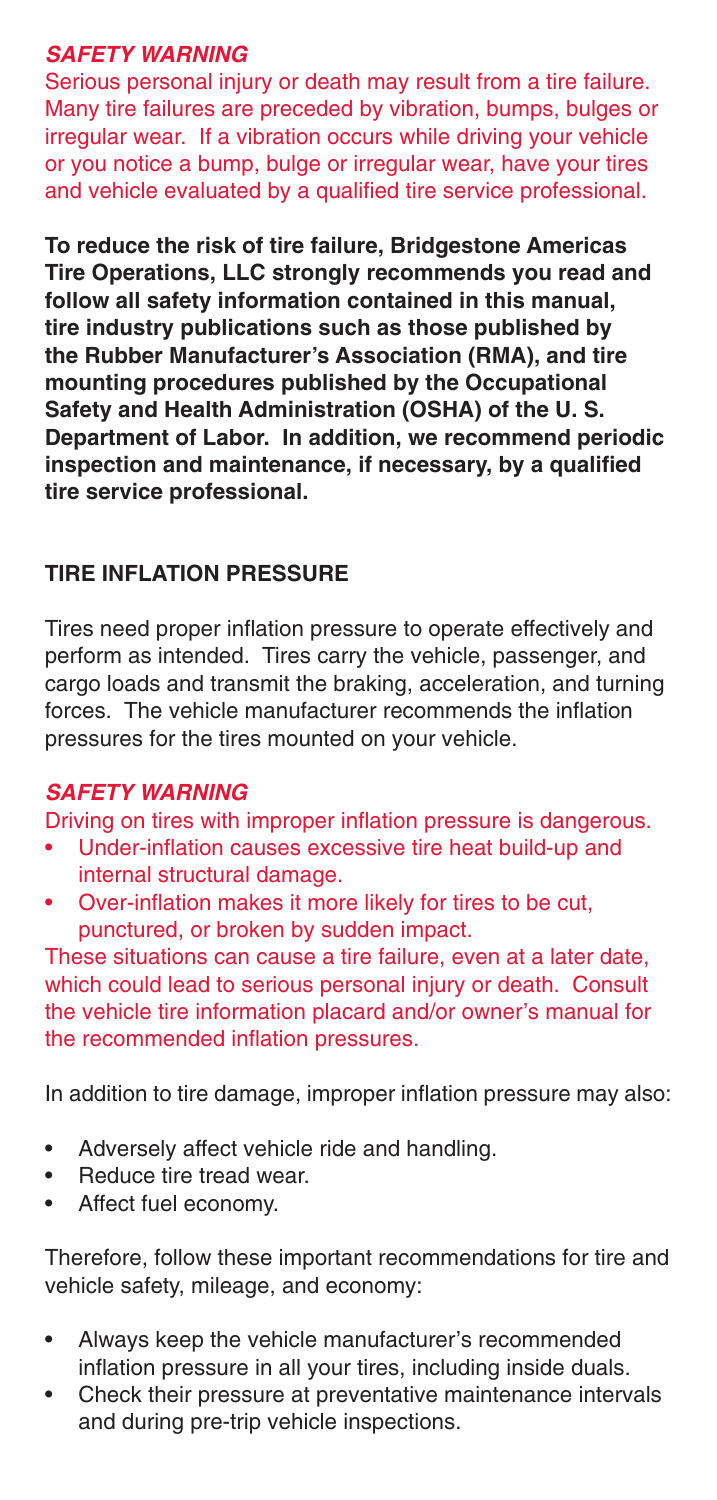Your vehicle's tire information placard and/or owner's manual will tell you the recommended cold inflation pressure for all your tires. For tractor/trailers, a placard is applied to each. For questions about locating or understanding the tire information placard(s), consult your vehicle owner's manual or ask a qualified tire service professional.

**Maximum Pressure Indicated on the Tire Sidewall:** This is the maximum permissible inflation pressure for the tire only. The vehicle manufacturer's recommended tire pressures may be lower than, or the same as, the maximum pressure indicated on the tire sidewall. The vehicle manufacturer's specification of tire pressure is limited to your particular vehicle and takes into account your vehicle's load, ride, and handling characteristics, among other criteria. Since there may be several possible vehicle applications for a given tire size, a vehicle manufacturer may choose a different inflation pressure specification for that same size tire on a different vehicle. Therefore, always refer to the inflation pressure specifications on the vehicle tire information placard and/or in your vehicle owner's manual.

**Pressure Loss:** Truck tires can lose 2 psi (14 kPa) per month under normal conditions and can lose 2 psi (14 kPa) for every 10°F (5.6°C) temperature drop. A puncture, leaking valve, or other damage could also cause inflation pressure loss. If a truck tire loses more than 4 psi (28 kPa) per month, have it checked by a qualified tire service professional.

# **TIPS FOR SAFE TIRE INFLATION**

# *SAFETY WARNING*

Inflating an unsecured tire is dangerous. If it bursts, it could be hurled into the air with explosive force resulting in serious personal injury or death. Never adjust the inflation pressure of a truck tire unless it is placed in a safety cage or is secured to the vehicle or a tire mounting machine. Never stand or lean over the tire or in front of the valve when inflating.

# *SAFETY WARNING*

Never re-inflate a truck tire that has been run at very low inflation pressure (i.e. 80% or less of normal operating pressure) without a complete inspection of the entire tire. Immediately have the tire demounted and inspected by a qualified tire service professional.

• The U.S. Department of Transportation requires a pretrip vehicle inspection. Pre-trip vehicle inspections and preventative maintenance should include cold-tire inflation pressure checks. Don't forget to check the inflation pressure of inside duals.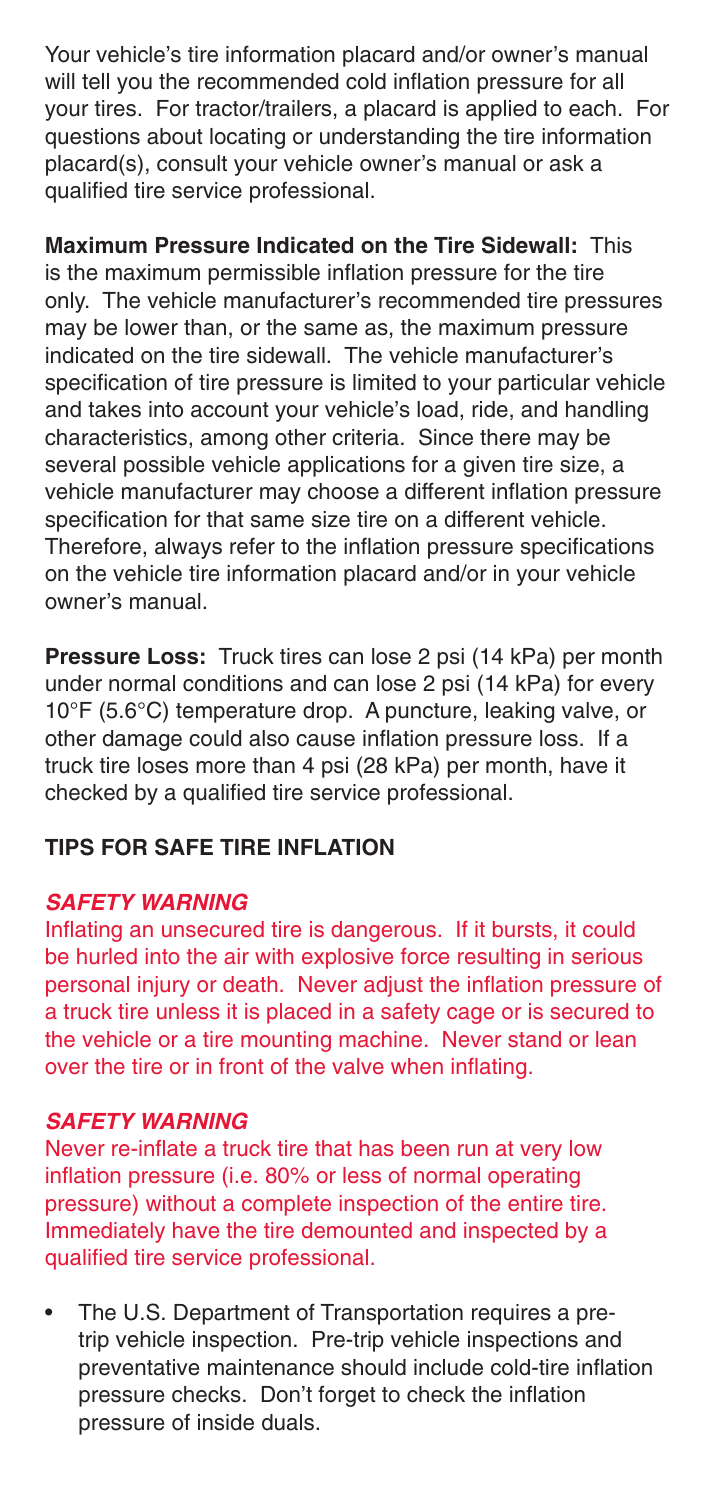- The only correct method for checking inflation pressure is to use an accurate tire inflation pressure gauge. Kicking or thumping a tire will only tell you when a tire is totally flat.
- Check inflation pressure when the tires are "cold." Tires are considered "cold" when the vehicle has been parked for three hours or more, or if the vehicle has been driven less than a mile at moderate speed.
- Never release pressure from a hot tire in order to reach the recommended cold tire inflation pressure. Normal driving causes tires to run hotter and inflation pressure to increase. If you reduce inflation pressure when your tires are hot, you may dangerously under inflate your tires.
- If it is necessary to adjust inflation pressure when your tires are "hot," set their inflation pressure to 10 psi (69 kPa) above the recommended cold inflation pressure. Recheck the inflation pressure when the tires are cold.
- If your tires lose more than 4 psi (28 kPa) per month, the tire, tube (if applicable), valve, or rim/wheel may be damaged. Consult a qualified tire service professional for an inspection.
- A difference of 5 psi (35 kPa) or more between duals is not recommended.
- Use valve caps to keep the valves clear of debris and to help guard against inflation pressure loss.

# **TIPS FOR SAFE LOADING**

# *SAFETY WARNING*

Driving your vehicle in an overloaded condition is dangerous. Overloading causes excessive tire heat build-up and internal structural damage. This can cause a tire failure, even at a later date, which could lead to serious personal injury or death. Consult the vehicle tire information placard, certification label, and owner's manual for the recommended vehicle load limits and loading recommendations.

- Always keep the vehicle manufacturer's recommended inflation pressure in all your tires, including inside duals. Check their pressure at preventative maintenance intervals and during pre-trip vehicle inspections.
- Never exceed the maximum load rating stamped on the sidewall of your tire.
- Never exceed the gross vehicle weight rating (GVWR) or gross axle weight ratings (GAWR) of your vehicle.
- Never exceed the maximum load or inflation pressure capacity of the rim/wheel.
- Consult your vehicle owner's manual for load recommendations and special instructions (such as for carrying unusually heavy loads).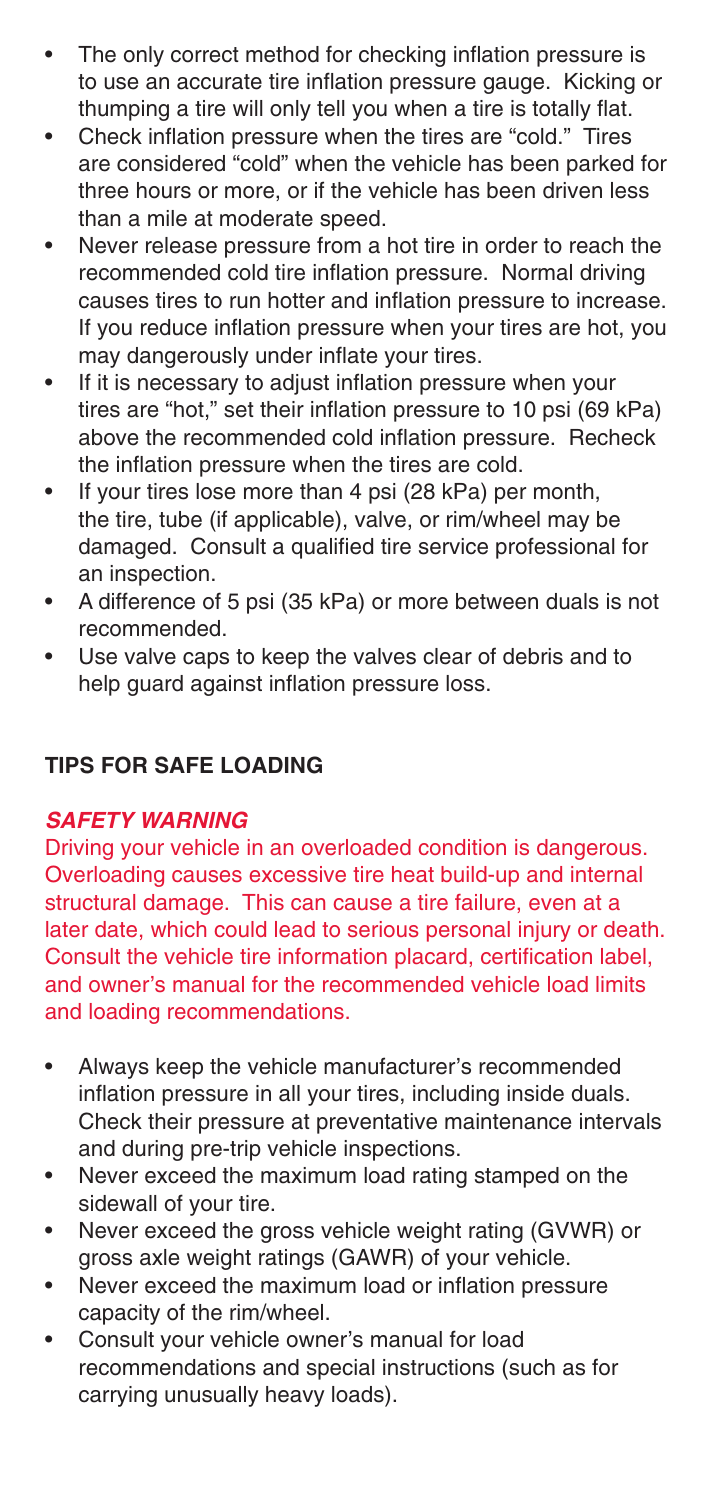# **TIRE DAMAGE AND INSPECTION**

Evaluation and maintenance of your tires is important to their performance and the service they provide to you. Over time and/or through use, the condition of a tire can change from exposure to everyday road conditions, the environment, damaging events such as punctures, and other external factors.

# *SAFETY WARNING*

Driving on damaged tires is dangerous. A damaged tire can suddenly fail causing serious personal injury or death. Have your tires regularly inspected by a qualified tire service professional.

You should visually inspect your tires during pre-trip vehicle inspections and inflation pressure checks. In addition, have your tires periodically evaluated by a qualified tire service professional when your vehicle is serviced such as routine maintenance intervals, oil changes, and tire rotations. In particular, note the following tips for spotting tire damage:

- After striking anything unusual in the roadway, have a qualified tire service professional demount the tire and inspect it for damage. A tire may not have visible signs of damage on the tire surface. Yet, the tire may suddenly fail without warning, a day, a week, or even months later.
- Inspect your tires for cuts, cracks, splits or bruises in the tread and sidewall areas. Bumps or bulges may indicate a separation within the tire body. Have your tire inspected by a qualified tire service professional. It may be necessary to have it removed from the rim/wheel for a complete inspection. Do not delay performing any necessary repair(s).
- Inspect your tires for adequate tread depth. When the tire is worn to the built-in indicators at 2/32 inch (1.6 mm) or less tread groove depth, or the tire cord or fabric is exposed, the tire is dangerously worn and must be replaced immediately.
- Federal regulations require steer axle tires to have 4/32 inch (3.2 mm) or greater tread depth on vehicles over 10,000 lbs. (4536 kg) GVWR.
- Inspect your tires for uneven wear. Wear on one side of the tread or flat spots in the tread may indicate a problem with the tire or vehicle. Consult a qualified tire service professional.
- Inspect your rims/wheels also. If you have a bent, chipped, or cracked rim/wheel, it must be replaced.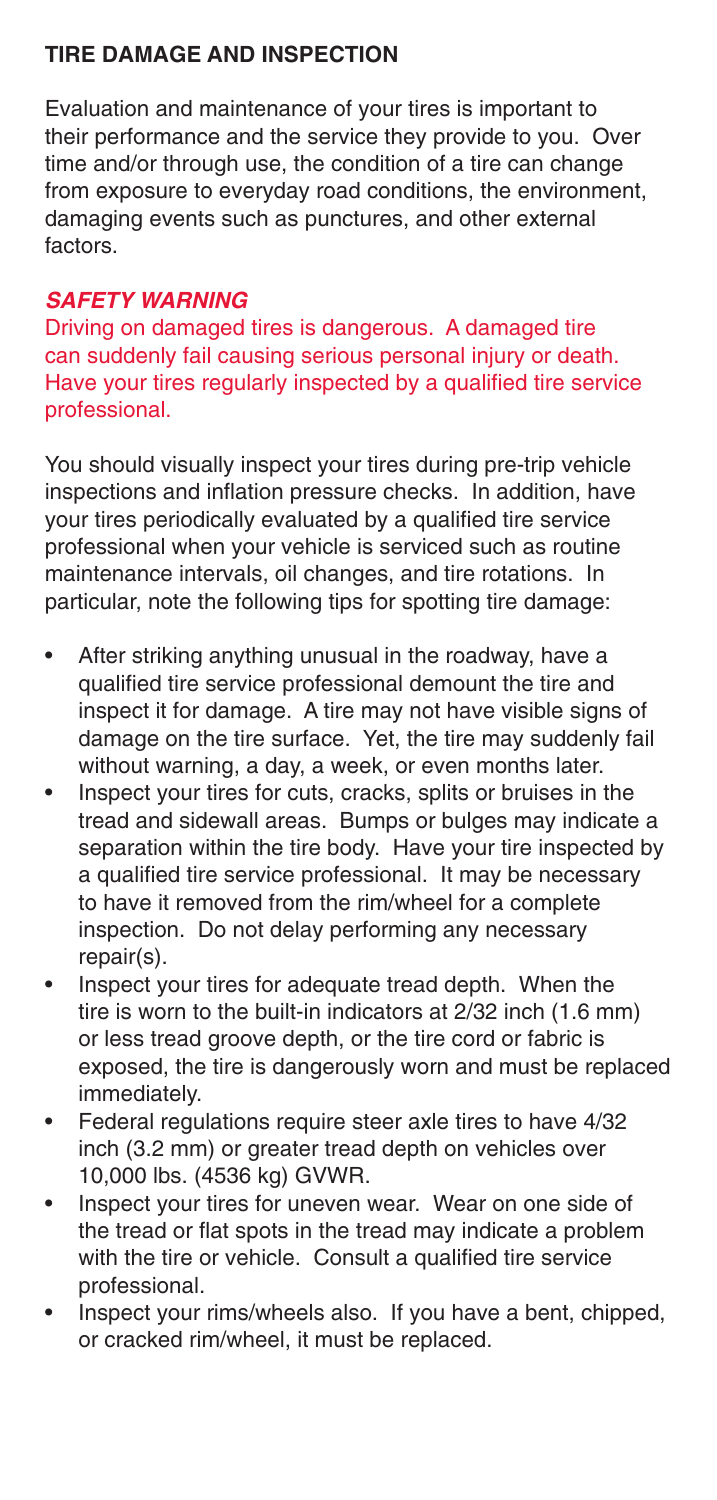# **TIRE MANUFACTURE DATE**

The tire manufacture date is determined by examining the DOT tire identification number, also known as the DOT serial number or code, which can be found on at least one sidewall near the rim/wheel. It may be necessary to look on both sides of the tire to find the entire serial code.

**Tires Produced Since 2000:** The last four (4) digits of the serial code identify the week and year of production. For example, a tire with a serial code ending in "2406" would have been produced in the 24th week of 2006.

**Tires Produced Prior to 2000:** The last three (3) digits of the serial code identify the week and year of production. For example, a tire with a code ending in "329" would likely have been produced in the 32nd week of 1999, but possibly produced in 1989. If in doubt, consult a qualified tire service professional.

# **TIRE REPAIRS**

# *SAFETY WARNING*

Driving on an improperly repaired tire is dangerous. An improper repair can be unreliable or permit further damage to the tire. The tire may suddenly fail, causing serious personal injury or death. A complete inspection and repair of your tire in accordance with Rubber Manufacturers Association (RMA) procedures should be conducted by a qualified tire service professional.

The comprehensive procedures and recommendations for truck tire repair are beyond the scope of this manual; however, note the following:

- **The tire must be demounted from the rim/wheel for a complete inspection, inside and out.** Some damage to the tire may only be evident on the interior of the tire. Any tire repair done without removing the tire from the rim/wheel is improper.
- **A patch must be applied to the interior of the tire and the puncture hole filled with suitable plug/stem filler.** This helps ensure that the interior of the tire is adequately sealed to prevent inflation pressure loss and prevents contamination of the steel belts and other plies from the elements (such as water) in the outside world. Using only a plug/stem, or using only a patch, is not a safe or proper repair.
- **The truck/bus tire puncture repair injury limit to the tread area is 3/8 inch (10 mm).** Larger injuries, or damage in areas outside the tread, should be evaluated and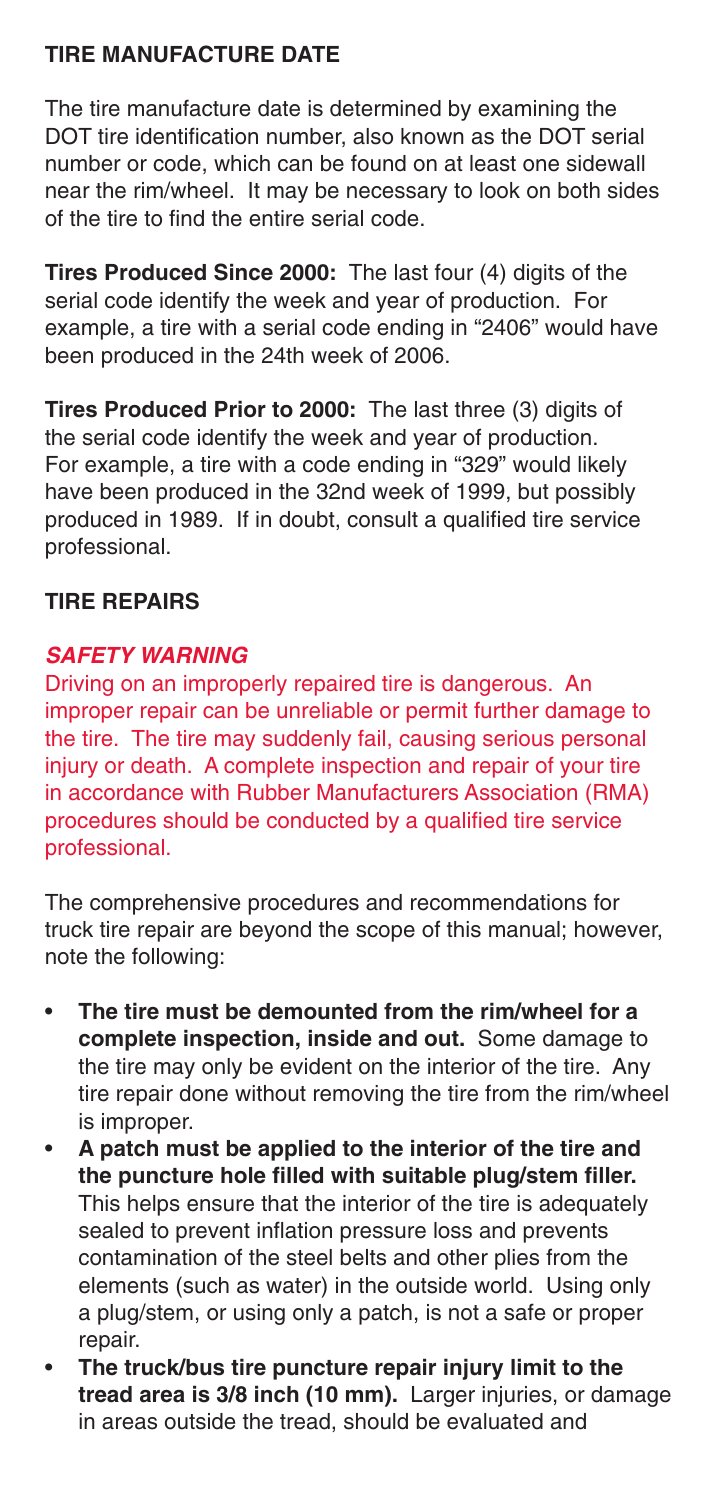repaired, if possible, by qualified tire service professionals at a full-service repair facility using RMA-approved procedures.

- **Never substitute a tube for a proper repair or to remedy an improper repair.**
- **Not all punctured or damaged tires can be properly repaired**; consequently, they must be replaced.
- **Repair and retread, if possible, tires having a tread depth of 2/32 inch (1.6 mm) or less remaining in any tread groove.**
- **Tubes, like tires, should only be repaired by a qualified tire service professional.**
- **Any Improper repair voids the tire Limited Warranty.** See "Limited Warranty" in this manual.

# **REMOVING TIRE/WHEEL ASSEMBLY FROM VEHICLE**

# *SAFETY WARNING*

Always follow the manufacturer's recommend procedure for securing and raising your vehicle prior to attempting to remove a tire.

# *SAFETY WARNING*

If the tire has internal damage, it may burst with explosive force, causing serious personal injury or death. Always deflate a tire and wheel assembly completely before loosening any lug nut when removing a tire from a vehicle for service or demounting. On dual wheel assemblies, both tires should be deflated and removed before any work is started.

# **TIRE MOUNTING AND OTHER SERVICING**

# *SAFETY WARNING*

Removing and replacing tires on wheels can be dangerous. Attempting to mount tires with improper tools or procedures may result in a tire explosion causing serious personal injury or death. This is only a job for a qualified tire service professional. Never perform tire service procedures without proper training, tools, and equipment.

**This manual is not intended to provide proper training or service procedures for tire mounting, demounting, balancing, rotation, or repair. Please leave these tasks to qualified tire service professionals.**

Only specially trained persons should mount tires. For proper mounting procedures, consult the requirements of the Occupational Safety and Health Administration (OSHA) of the U S Department of Labor and procedures published by the Rubber Manufacturers Association, 1400 K Street, NW Washington, D. C. 20005 (www.rma.org).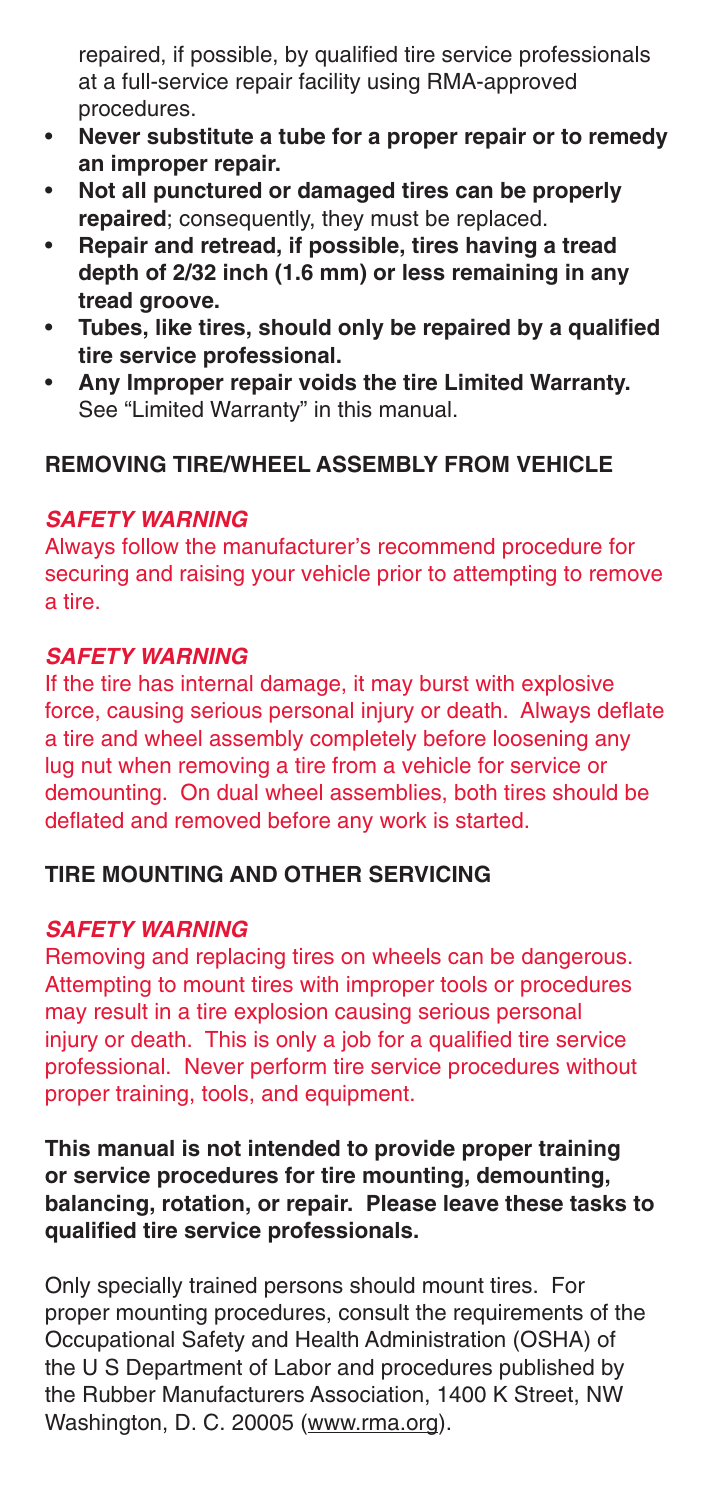# *SAFETY WARNING*

Inflating an unsecured tire is dangerous. If it bursts, it could be hurled into the air with explosive force resulting in serious personal injury or death.

- Always stand well clear of any tire mounting operation. This is especially important when the service operator inflates the tire.
- When inflating a tire after mounting on a rim/wheel, always use a safety cage and an extension hose with pressure gauge and clip-on chuck.
- Never adjust the inflation pressure of a truck tire unless it is placed in a safety cage or is secured to the vehicle or a tire mounting machine.
- Never stand or lean over the tire or in front of the valve when inflating.

# *SAFETY WARNING*

Never pour or spray any flammable substance into or onto a tire or rim/wheel for any purpose whatsoever. The residue left by the substance could result in a fire or explosion which may cause severe injury or death.

# *SAFETY WARNING*

Never put flammable substances such as gasoline or ethyl ether into a tire and light with a match/flame so that the resulting explosion seats the beads of a tubeless tire. This practice is extremely dangerous and may result in a severe explosion or undetected damage to the tire or rim/wheel which may cause a failure resulting in severe injury or death.

- **Tires must match the width and diameter requirements of the wheels.** For example, 22.5 inch diameter tires must only be mounted to 22.5 inch diameter rims/wheels. Radial tires must only be mounted to wheels approved for radial tires.
- **Inspect the tire and rim/wheel.** Rims/wheels must be free of cracks, dents, chips, and rust. Tires must be free of bead damage, cuts, punctures, foreign material, and moisture.
- **For a tubeless truck tire, always install a new valve, or new valve core and cap,** each time a new or retreaded tire is installed.
- **For a tube-type truck tire, always use a new, proper size tube and flap** each time a new or re-treaded tire is installed.
- **Use only vegetable oil-based lubricants in mounting or demounting.**
- **Always ensure rim components fit properly before inflating.**
	- Never tap component parts with a tool/hammer/mallet while tire is inflated.
	- Never attempt to disassemble multi-piece rims while inflated.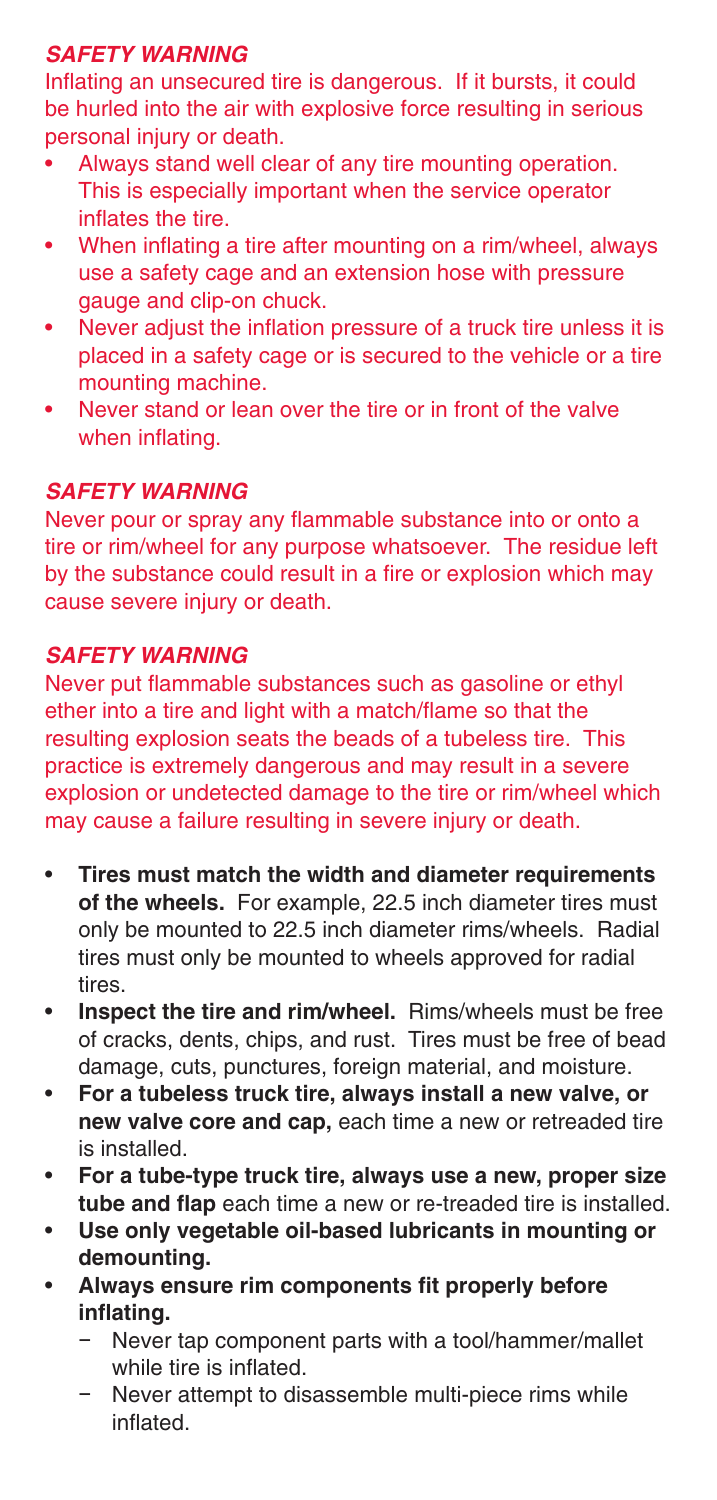- **Never inflate a tire beyond 40 psi (275 kPa) to seat the beads.** Be absolutely certain beads are fully seated before adjusting inflation pressure to the level recommended for vehicle operation.
- **Use valve caps** to keep the valves clear of debris and to help guard against inflation pressure loss.
- **Always stand well away from the work area** when tires are being spin-balanced either on or off the vehicle.

# **TIRE MIXING**

# *SAFETY WARNING*

Driving your vehicle with an improper mix of tires is dangerous. Your vehicle's handling characteristics can be seriously affected. You could have an accident resulting in serious personal injury or death. Consult your vehicle owner's manual and a qualified tire service professional for proper tire replacement.

# **DUAL MATCHING**

Tires paired in a dual assembly should be matched in tire construction and dimension. Improperly matched tires may result in irregular wear, rapid wear, and premature tire failure. Failure to match tires in a dual assembly may result in sudden tire destruction.

For radial tires, properly paired dimension tolerances are as follows:

- Diameter: within 1/4 inch (6.4 mm) of each other
- Circumference: within 3/4 inch (19 mm) of each other

# **HIGH SPEED DRIVING**

# *SAFETY WARNING*

Driving at high speed is dangerous and can cause a vehicle accident, including serious personal injury or death.

- Regardless of the speed and handling capabilities of your vehicle and its tires, a loss of vehicle control can result from exceeding the maximum speed allowed by law or warranted by traffic, weather, vehicle, or road conditions.
- High-speed driving should be left to trained professionals operating under controlled conditions.
- No tire, regardless of its design or speed rating, has unlimited capacity for speed, and a sudden tire failure can occur if its limits are exceeded. See "Tire Speed Restrictions," the next section in this manual.

# **Refer to your vehicle owner's manual for any tire pressure recommendations for high speed driving.**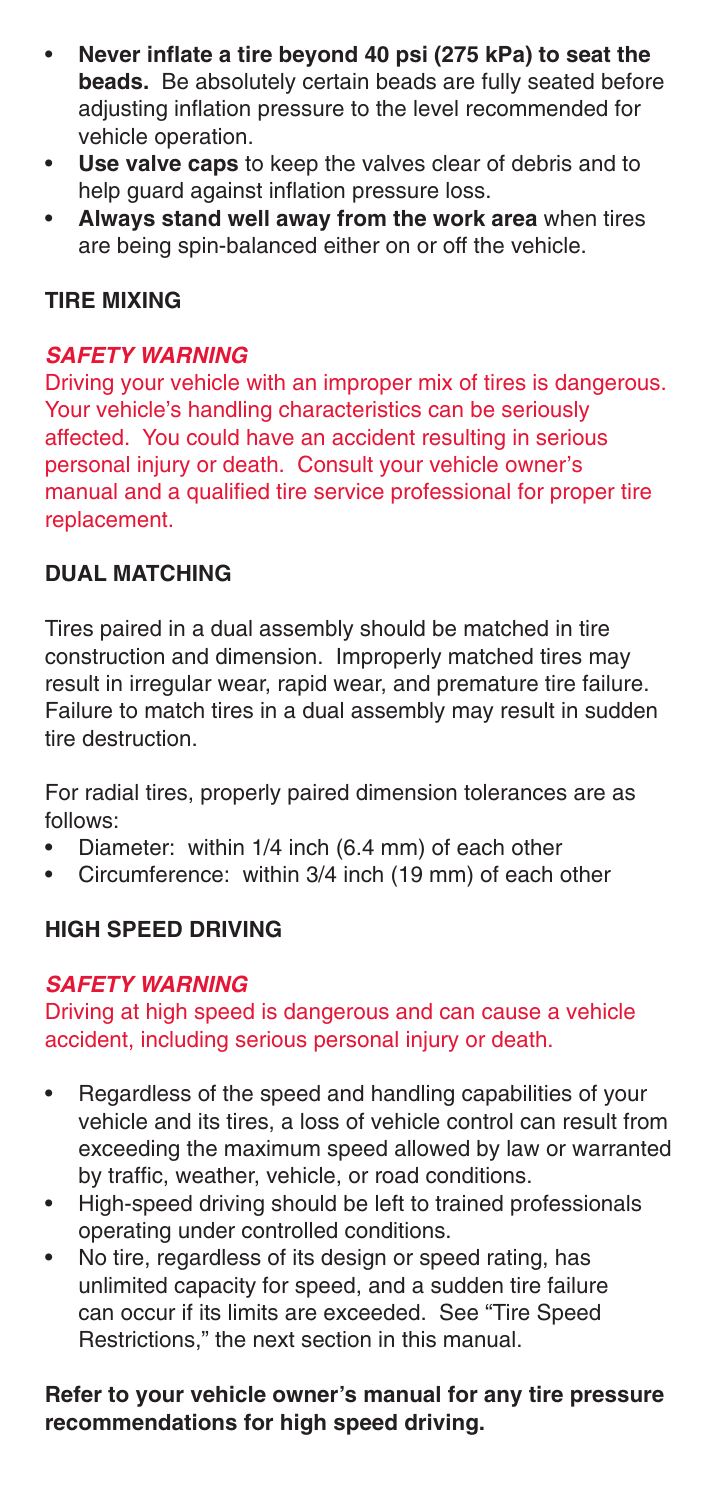# **TIRE SPEED RESTRICTIONS**

Firestone brand truck tires have maximum recommended speeds. When replacing your tires, check your vehicle owner's manual and tire information placard and consult with a Firestone brand truck tire retailer for recommendations and information about tire speed capability.

The speed capabilities of truck tires are based on standardized laboratory tests under specific, controlled conditions. While these tests may relate to performance on the road, real-world driving is rarely identical to any test conditions. Your tire's actual speed capability may be less since it is affected by factors such as inflation pressure, load, tire condition (including damage), wear, vehicle condition (including alignment), driving conditions, and duration at which the speed is sustained.

# **TIRE SPINNING**

# *SAFETY WARNING*

Spinning a tire to remove a vehicle stuck in mud, ice, snow, or wet grass can be dangerous. A tire spinning at a speedometer reading above 35 mph (55 km/h) can in a matter of seconds reach a speed capable of disintegrating a tire with explosive force. Under some conditions, a tire may be spinning at a speed twice that shown on the speedometer. This could cause serious personal injury or death to a bystander or passenger. Never spin a tire above a speedometer reading of 35 mph (55 km/h).

# **TIRE STORAGE**

Tires should be stored indoors in a cool, dry place where water cannot collect inside them. Tires should be placed away from electric generators/motors and sources of heat such as hot pipes. Storage surfaces should be clean and free of grease, gasoline, diesel fuel, or other substances which can deteriorate the rubber.

#### *SAFETY WARNING*

Improper storage can damage your tires in ways that may not be visible and can lead to a failure resulting in serious personal injury or death.

The spare tire in your vehicle is intended to be used as a spare when needed. The spare tire carrier is not intended to be used for long term storage.